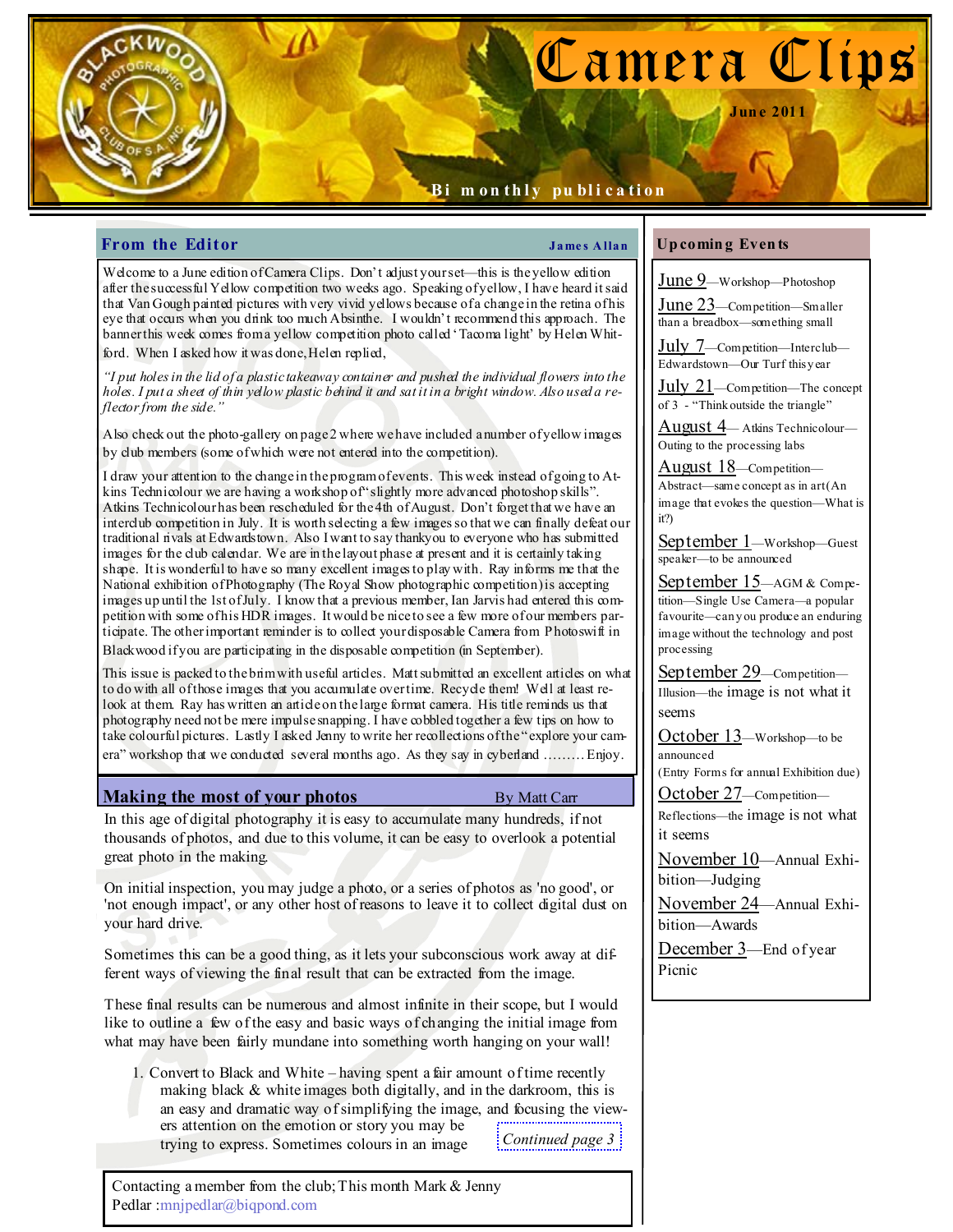## $G\,allery\_\,Yell\,10w$  (well som etimes a bit orange)  $-$  from the club competitions & Flikr



Not all of these images made it to the Yellow Competition, however these were some of my favourites. Jim Trice—Coral Fungus Chris Schultz—(This one's a lemon) Adrian Hill—Bowser Michael Davidson—2 Minute Noodles Adrian Hill—Triple letter score Helen Whitford—Sun Conure Tom Allan—Asbestos Jo Tabe-3 stages in Ladybird life cycle Alex Zapcev—Australia's Greatest Shave Michael Davidson—Sulphur Crested Cockatoo

(my apologies for cropping some of these images—checkout the originals on the Flikr site)

### Tips for Creating Colourful images

A quick search of Google reveals countless articles on how to improve colour saturation in photoshop. Very little attention is paid to what you do with your camera. So This week I aim to explore just this aspect.

### In the camera

With film cameras the saturation was often seen as a characteristic of the film that you used. Kodak Porta had a lower saturation and was ideal for creating realistic skin tones in portraiture. Fuji Velvia on the other hand had high saturation and was ideal for nature photography. With digital cameras you can change the saturation with each shot if you are prepared to scroll through the menus. Most photographers however leave it until they are in front of their computer to tweek the colours. (To maxi mise this potential shoot in Raw) There are however a few other considerations. The image will be more saturated if the subject has bright colours and is well lit. Choose your subject well. Sometimes dull colours will brighten when the surface is wet. (The rainy day phenomenon) The old advice—have the sun behind you is often the best advice for increasing saturation. On the converse backlit subjects have high contrast with low saturation. However there is one important exception, where the light shines through the subject (eg fluids or coloured glass) these objects will positively glow with colour. The light source is also important. Sunset is a lovely time for soft saturated colour, midday is the worst (well perhaps fluorescent lighting is the worst). In fact the best saturated images are often taken with the flash. This is particularly important in macro photography, but also in table top and studio work.

Sometimes it pays to slightly underexpose an image by  $1/3$ —1 stop if you would like to enhance saturation at the cost of some detail in the dark regions.

There you have it. Feel free to write to me if you have any further tips.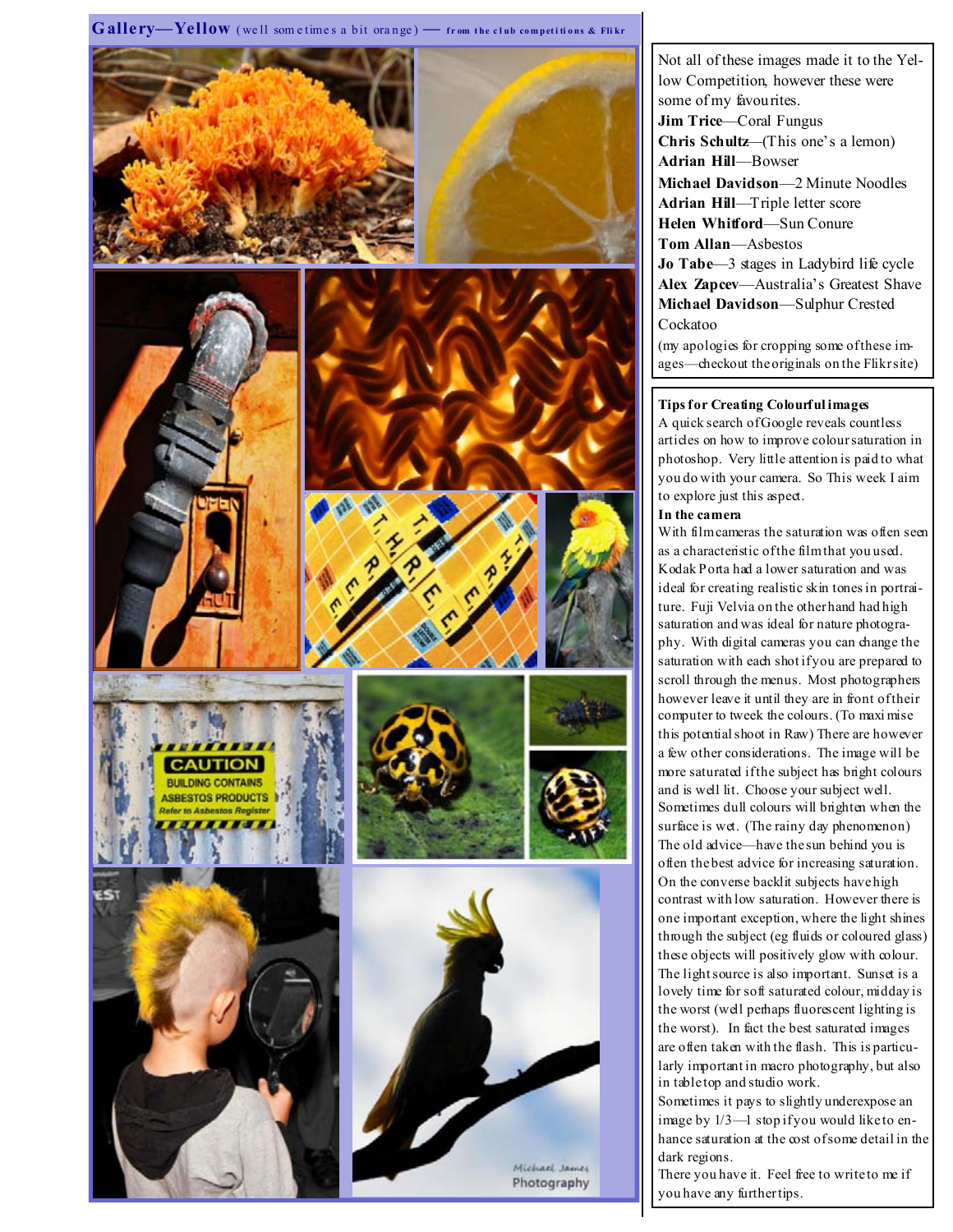# **Making the most of your photos** (*from page 1*) By Matt Carr

may either be competing against each other and too busy, or may be too bright or inappropriate, and take the viewers attention from what you are trying to highlight.

2. Crop the photo – Straight out of the camera we are restricted (generally) in two orientations – landscape  $\&$  portrait. This works well for printing, as it generally matches the paper size, but cropping an image to either a wide landscape (i.e. taking the top & bottom off) or converting a landscape to portrait can really change an image. One of my favourite crop ratios is to crop to square – this does not work for all images, but for those it does, it really can make for an interesting image.



On the right I have included an example of these two processes. The initial photograph of the Morton Bay Fig buttress roots is o.k., but in my opinion is not spectacular. This particular image was taken in February 2009. I converted it to black and white and cropped the image to make it into a panorama. I was able to eliminate some distracting highlight in the upper right corner of the picture. The resultant image has a moody and markedly more dramatic effect. Worth entering into a competition? I think so.

> 3. Photo Painting – turn your image into a digital painting. Although you end up with something not 'strictly' a photo (try telling that to the local art show though!) this is a great way of converting those photos where you may have missed critical focus, or the image is just not working. There are numerous programs and plugins that do this fairly easily and pain free, and they can really achieve some fantastic results. One of my favourite free programs is called FotoSketcher, and the other program I use (not free un-





fortunately) is called Dynamic Auto-Painter.

Refer right for an example of the use of Dynamic Autopainter (DAP). The initial image is a vertical shot in a Japanese garden. I think that perhaps the lighting is too harsh. In Autopainter I ran the Aquarel style which simulates a watercolour painting. Some of the stark contrasts and sharp detail is replaced by interesting textures and colourful washes. It now looks soft rather than hard. The resultant image has had a decided lift. I would be much happier to have this picture on my screensaver than the initial image.

So in this age where storage is very cheap, in my opinion it is worthwhile keeping your images – you may even be able to use part of an image – i.e. the sky or a boat for another photo in the future.

Most importantly give it a go- with a bit of work you may have a winning photo hidden inside something you were about to delete forever!

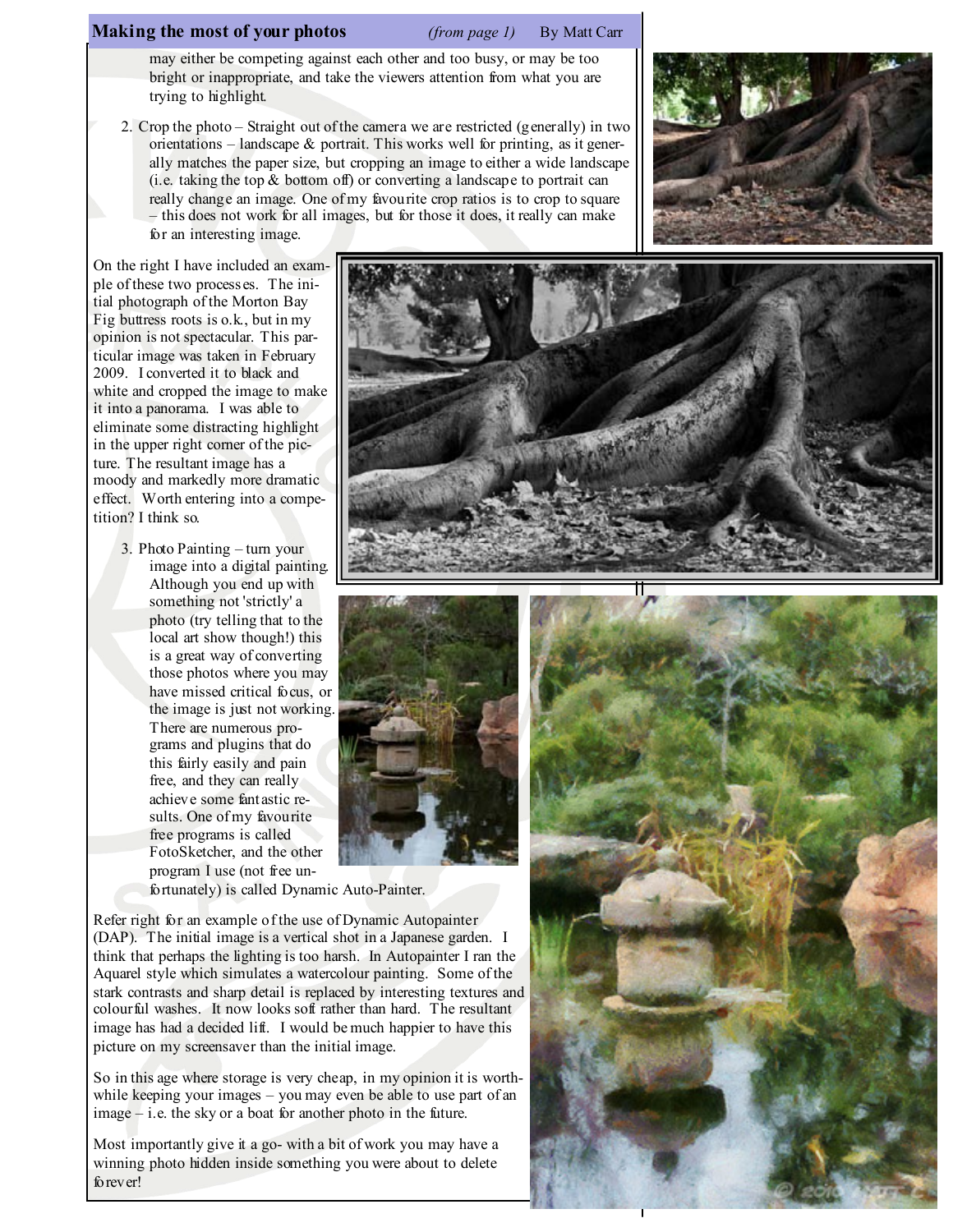# Large Format—IT'S NOT POINT & SHOOT! - by Ray Goulter

I recently went to an auction and was fortunate enough to pick up, for what I felt were very moderate bids, two 4" x 5" view cameras. They are also known as largeformat or rail cameras.

Whilst both cameras have 4" x 5" backs, they are quite different in size. One is an Arca Swiss and is the smaller of the two. The other, a Cambo, is larger and appears to be able to also accept a 5" x 7" back. " Large format" is any camera that takes a film format  $4$ " x 5" or larger, and the most common is the  $4$ " x 5" format, with the two most popular other formats being 5" x 7" and 8" x 10".

Both cameras I purchased have lens boards with Schneider-Kreuznach lenses. These beauti ful lenses are probably some of the best lenses for large-format photography. The Arca's lens has a focal length of 121mm whilst the Cambo's is 210mm. The latter is an excellent lens for portraiture, and the Arca's lens at 121mm covers about four times the area of the 210mm lens and thus makes a good focal length for landscape photography although the 210mm lens is also good for capturing a reduced landscape scene. Different focal-length lenses are available for the majority of largeformat rail cameras, and changing a lens board can probably be done even faster than changing a 35mm camera lens.

Large-format photography is a serious alternative to the "snapshot" ethic of photography that emerged after WW2 following the popularity of 35mm film which allowed numerous images to be taken at relatively reduced cost. Digital photography has driven the "snapshot" ethic even further, as the cost of film and its required development is no longer a factor. Each 4" x 5" sheet of film exposed (and even the larger sheet film sizes mentioned above) is at a much higher cost and the process required before the shutter is released means it is not, as the title of this article describes, "point & shoot".

Needless to say, the degree of detail obtained with a film sheet 4" x 5" is simply incredible and, with the probable exception of medium format (6cm x 6cm) digital backs for Hasselblad (if you have the funds!) is still streets ahead of digital. It's possible to make a contact print from 4" x 5" suitable for placing into a photo album, and enlargements can be over a metre high before grain can be determined, depending on the speed of the film used. It would have been wonderful to see what could have been achieved with Kodak Technical Pan if it was available in 4" x 5" format, and I can't wait to see what can be achieved with the Ilford FP4 sheet film I bought.

Consider this: A 35mm negative needs to be enlarged roughly eight times to make an 8" x 10" print. To get similar grain enlargement from a 4" x 5" negative means enlarging it also eight times to produce a print 32" x 40". That's a print four times larger than a 35mm enlargement with the same grain size in the print. The metric equivalent is 81.3cm x 101.6cm!

It's the process by which the photograph is taken that sets view cameras apart from the rest. In fact, this is photography that's been in place from the earliest history of photography, such that a photographer transported from the late 1800's would find little in the most recently produced rail cameras that would be unfamiliar. Most of us have seen images of a photographer from bygone times with his camera set on a tripod and his head underneath a black cloth behind the camera. The reason is that the image has firstly to be composed and focussed on a ground-glass screen, which can be seen much better under a black fabric to reduce ambient light. I've found that a Lupe assists pin-sharp focussing on the ground-glass screen. A lever or slide incorporated into the lens allows the shutter blades to be opened for this purpose. Once the image, which is in reverse and upside-down, has been composed and the subject focussed, the shutter speed/aperture exposure is determined then all is in readiness for the film to be exposed. This is done by either removing or setting back the ground glass screen and inserting the film holder. A light-tight blade on the film holder prevents light reaching the film. The lens, which had previously had its shutter blades open in order to allow the light to reach the ground-glass screen for composition and focussing, is then made ready for the exposure by closing the shutter blades, turning the shutter ring to the determined exposure setting, selecting the desired aperture and cocking the shutter. The light-tight blade is then removed from the Arca Swiss—front view film holder. When the shutter is then triggered (usually by a cable to prevent camera



Cambo View Camera



Rear of Cambo (Landscape mode)



Arca Swiss—fully folded

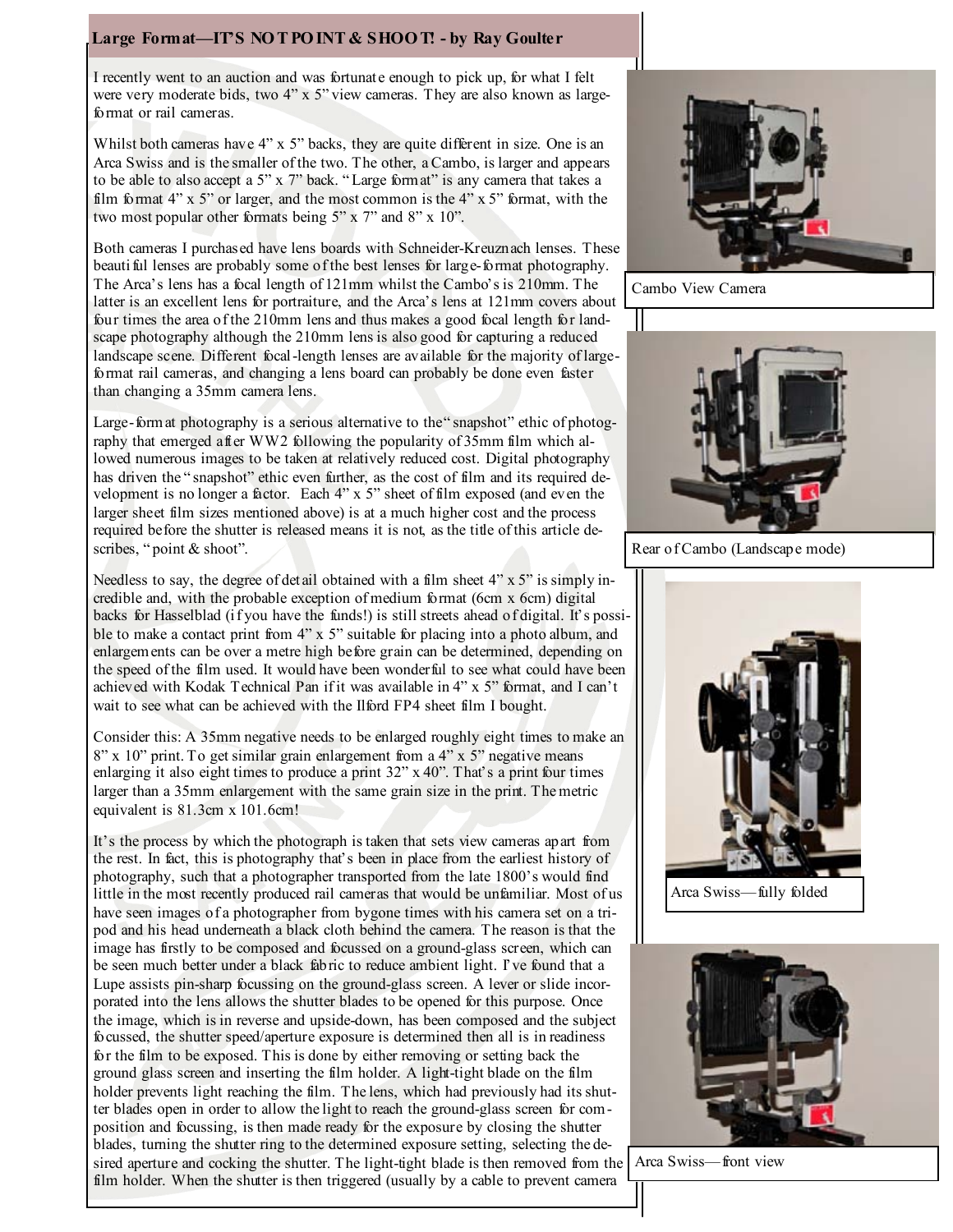Large Format— (continued from page 4) - by Ray Goulter

movement) the film is exposed. The light-tight blade is then re-inserted into the film holder so that the film-holder with the exposed sheet of film can be removed from the rear of the camera.

Film holders are mostly well-engineered pieces of equipment, but I've found that inserting the unexposed film into one is a delicate operation that requires patience. Most film-holders accept a sheet of film on both sides, so that each film-holder can be used for two photographs. There is a film holder available that accepts 6 sheets of film and as each sheet is exposed an ingenious mechanism allows the next unexposed sheet to be selected.

The light-tight blade keeping the film safe from light until the film is ready for exposure is usually made so that, following the exposure, it can be re-inserted face-about. Another method is to number the two sides and always ensure the lowest number is exposed first. This allows the photographer to know which film side has been exposed, as it's very easy to make inadvertent double exposures. The photographer thus has to be diligent following each exposure so that accidental double-exposures are prevented.

The use of a sturdy tripod is virtually mandatory when using view cameras.

Changing from portrait to landscape mode with a view camera is done by removing the film back, turning it 90 degrees and re-attaching to the bellows. This process only takes a few seconds so it takes only marginally longer than changing a DSLR/SLR from portrait to landscape mode on a tripod. It would obviously be a little difficult to have to swing the whole view camera on the tripos head!

Cut-sheet film is still readily available, but not in the range it used to be – much the same as 35mm film. Many film types have disappeared from the market as film is not in the same demand as it used to be following the advent of digital photography. I've found that, in the 4" x 5" sheet film category, monochrome film is readily available, as is colour negative (but on a higher cost-per-sheet basis) as well as reversal (slide) film. The latter is the most expensive. With reversal film's reduced exposure latitude it's obviously crucial that correct exposure is determined when a view-camera is used, as mistakes will be rather more expensive than a mistake with 35mm format. Polaroid backs are available and used by professional studios to pre-determine exposure, especially when expensive slide film is being used.

Many club photographers may be surprised to know that view cameras are still in constant use in many professional studios. Their use for product and architectural photography is still far from being equalled or surpassed by digital photography. If an image of a product is required for large billboard advertising, then it's a fair bet the camera used to take the original image is a large-format view camera.

The other huge benefit with a view camera is the ability to move both the film plane and the lens plane, enabling perspective to be altered before the image is taken. These are known as "movements". The problem of converging verticals for architectural photography is overcome simply by altering the position and plane of the film holder back, the lens board, or a combination of both. There are generally three "movements" consisting of angular swings, angular tilts, and lateral shifts. It sounds complicated but the principles are actually quite simple. Getting experienced in their use (which I have yet to do) takes patience plus trail-and-error.

| Angular Swings: | This allows the lens board to turn sideways whilst the lens<br>remains in the central position.                                                                                                              |
|-----------------|--------------------------------------------------------------------------------------------------------------------------------------------------------------------------------------------------------------|
| Angular Tilts:  | This allows the lens board to tilt upwards/downwards whilst<br>the lens remains in the central position.                                                                                                     |
| Lateral Shifts: | This allows the lens board to move upwards, downwards,<br>sideways, or a combination of up or down along with side-<br>ways left or right. These change the position of the lens in<br>relation to the film. |





View camera gymnastics! The Arca with shift, swing and tilt movements employed for both the lens board and the back.

| Please insert image here—(once Ray<br>gets the plates developed) |  |
|------------------------------------------------------------------|--|
|                                                                  |  |
|                                                                  |  |
|                                                                  |  |
| Image produced with the View Camera                              |  |
|                                                                  |  |

Film is, by the way, making somewhat of a comeback but it remains to be seen